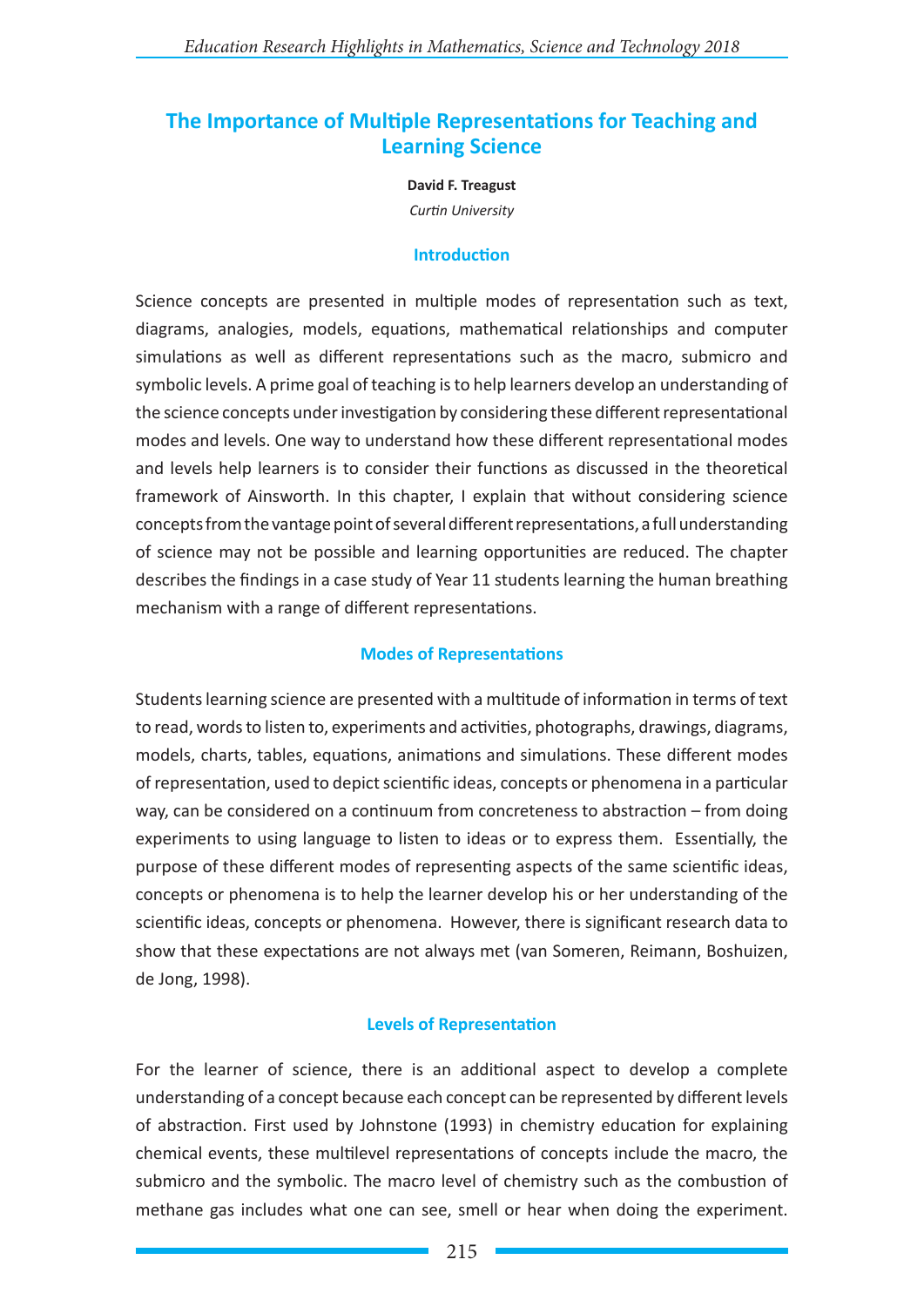How methane burns can be understood by knowing what happens at the submicro level, that is methane combines with oxygen to produce carbon dioxide and water. To have a deeper understanding one needs to know that a methane molecule is made of carbon and hydrogen and this can be represented at a symbolic level in a chemical equation:  $CH_4 + 2O_2 \rightarrow CO_2 + 2H_2O$ . At the symbolic level, this chemical equation can be used to represent either the change in substances at the macro level or the particle interactions at the submico level.

In physics, there are similar levels of representation. The macro level refers to observable events such as the movement of a large box dragged across the floor or light reflecting from mirrors. For physics concepts, as for chemistry concepts, the submicro level is needed to develop an understanding of phenomena involved in understanding the gas laws. A deeper understanding of these events can be made using the symbolic level that can include arrows to show the forces acting, equations and graphing relationships; sometimes these relationships are of idealised phenomena such as not considering friction in a study of gas laws.

Biology has four levels in which concepts are represented because the organisation of biology knowledge is different to chemistry and physics. The macro level involves biological structures visible to the naked eye such as the plants and animals we see in our daily lives – making these observations was how the science of biology began. An additional level of representation in biology is the cellular where plant and animal cell structures invisible to the naked human eye are visible under a light microscope and sub-cellular structures visible under electron microscope. The submicro or molecular level involves DNA or proteins identified using analytical tools such as electrophoresis, chromatography, or a centrifuge. As with chemistry concepts and to a lesser extent physics concepts, the symbolic level provides explanations of phenomena such as metabolic pathways with chemical equations and numerical calculations or in the case of genetics representing inheritance patterns through genotypes or inheritance patterns, and for evolution using phylogenetic trees.

# **A Theory to Explain the Functions of Multiple Representations**

As described by Opfermann, Schmeck and Fischer (2017), there a number of theories to best explain learning with multiple representations. One theoretical framework, that of Ainsworth (2006), describes the pedagogical functions of external representations in learning, namely to complement information and cognitive processes, to constrain interpretation/misinterpretation of phenomena, and to construct deeper understanding in problem solving and reasoning.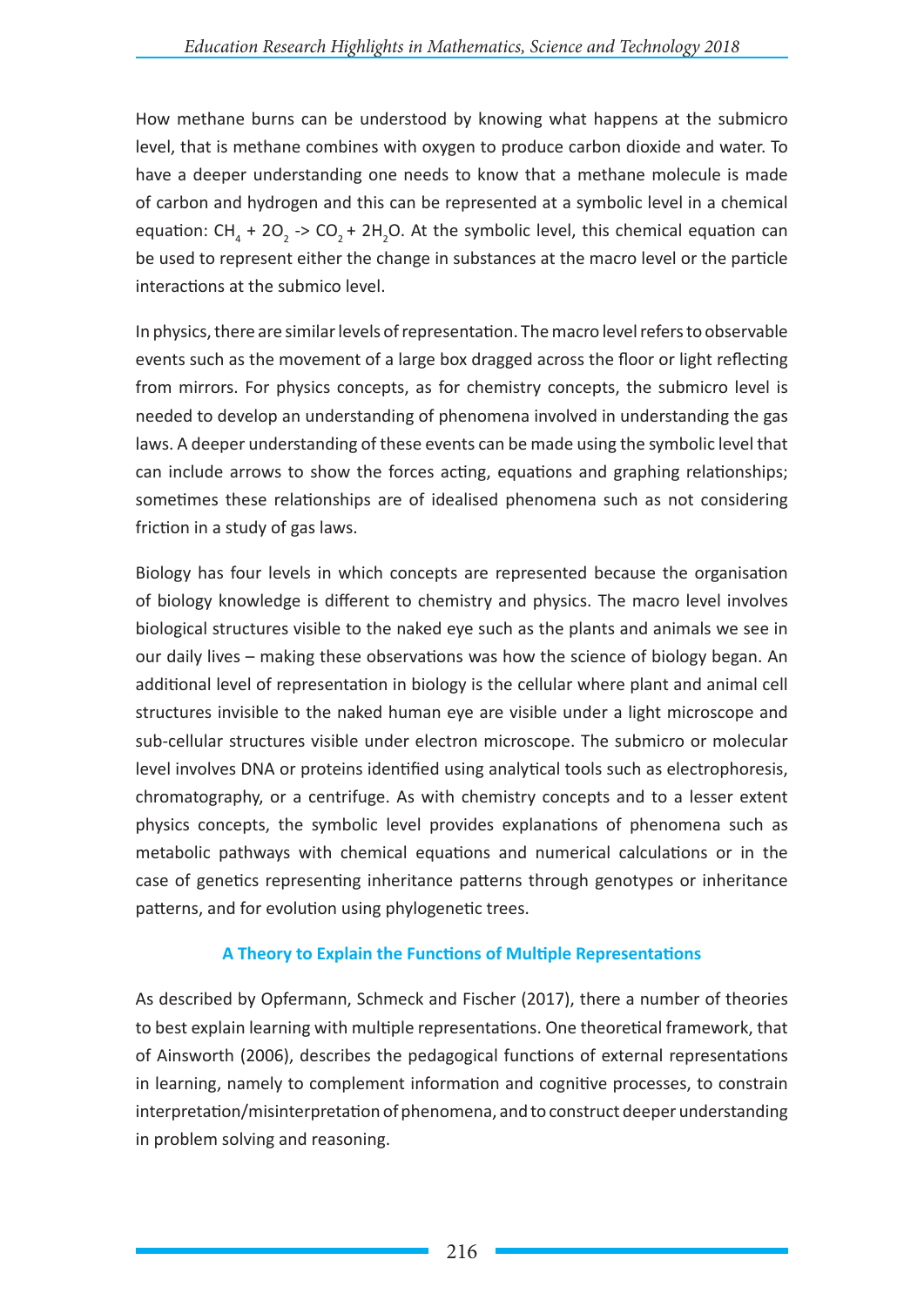Many of the chapters in Tsui and Treagust (2013) used Ainsworth's framework, especially how information and processes from graphs, tables, equations, and pictures of scientific phenomena provide complementary information. For example, graphs allow patterns to be seen and equations indicate precise quantitative relationships of these patterns. Representations that constrain interpretation or misinterpretation of phenomena by familiarity or inherent properties can aid understanding when, for example, a diagram accompanying a description, by way of its inherent properties, can visually support the learners' interpretation of text that is not well understood. Lastly, different representations can promote the construction of deeper understanding through abstraction, extension, and relations.

# **Multiple Representations in Chemistry, Biology and Physics**

During the past decade there has been an increased interest in research on teaching and learning science with multiple representations. Much of this research is in journals or chapters in books and not always readily accessible or easy to locate. An idea suggested to Springer was to bring much of the research on multiple representations for each of the science disciplines, chemistry, biology and physics, under separate covers. Springer accepted this idea and beginning with chemistry education research, John Gilbert and I invited authors researching in chemistry education and we edited Multiple representations in chemistry education. Some years later, Chi-Yan Tsui and I invited authors researching in biology education and we edited Multiple representations in biological education. More recently, Reinders Duit, Hans Fischer and I invited authors researching in physics education and we edited Multiple representations in physics education. Each chapter reports research about how multiple representations have been used to support and/or investigate student learning. Selected chapters from the three books, shown in Figures 1, 2 and 3, illustrate this range of topics with the multiple representations being in bold type.

#### Challenges

- Teaching structural representations in organic chemistry
- Better utilization of diagrams in research of learning chemistry
- Teaching chemistry with the symbolic level of representation
- Improving existing pedagogy
- The role of practical work to emphasize the macro level
- Teaching inorganic qualitative analysis
- Linking macro and submicro levels with diagrams
- Classroom Solutions
- **• Structure-property relationships** involving meso levels in authentic tasks
- **• Historical materials** looking for explanations of macro phenomena
- The **role of multimedia** computer simulations/animations

Figure 1. Selected Chapters with Emphasis on Different Multiple Representations in Chemistry

Education (Gilbert & Treagust 2009)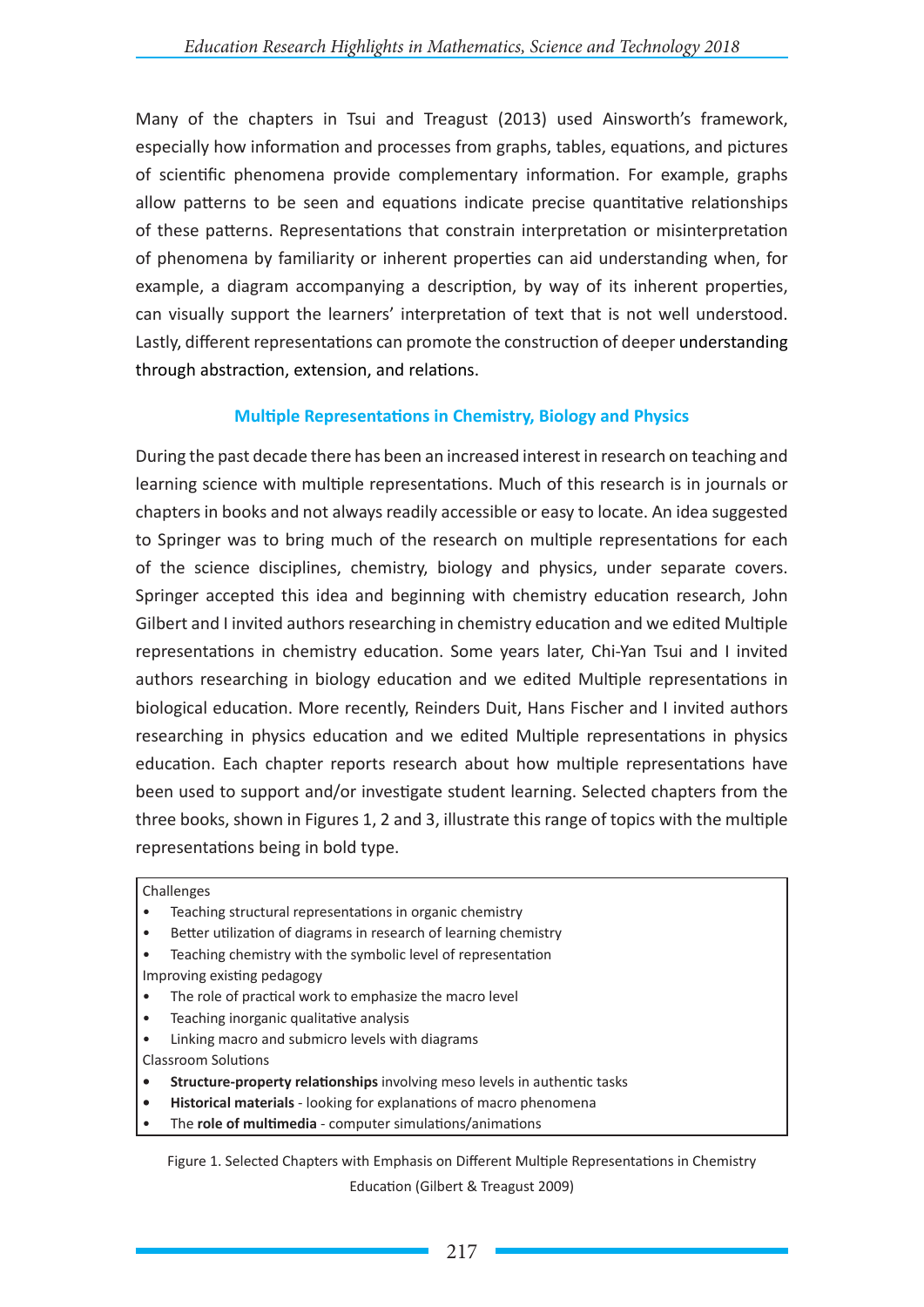The role of multiple external representations in learning biology

- **• Pictures** in biology education
- Possible **constraints of visualisation** in biology
- Learning **genetics reasoning** with multiple representations
- Learning and biotechnological methods with **animations**

Implications for biology teaching and teacher education

- Multiple representations in **human genetics** in textbooks
- Understanding **photosynthesis and cellular respiration**
- Representation and decoding of **complex process diagrams**
- Learning **tree diagram thinking** in evolutionary related taxa

Assessment of learning and teaching with multiple representations

- The development of **systems thinking** in biology education
- Secondary students' understanding of **genetics using BioLogica**
- **• Analogy and gesture** for mental visualisation of DNA structure

Figure 2. Selected Chapters with Emphasis on Different Multiple Representations in Biology Education (Treagust & Tsui, 2013)

Focus on models and analogies

- Teaching and learning representations in upper secondary physics
- Integrating **computational artifacts** into multi-representational toolkit
- Evaluating multiple **analogical representations**

Focus on multiple modes

- **• Social semiotics** in university physics education
- Learning optics with multiple representations
- Enacting a representation construction for **astronomy**
- Learning about **forces** using representations
- Textbooks' representations of **electric current**

Focus on reasoning and representational competence

- Representational competence in **geometrical optics**
- Effective **use of representations** in physics learning
- Role of representations in **dynamics, thermal physics**
- **• Global heat transfer** in an online learning environment

Figure 3. Selected Chapters with Emphasis on Different Multiple Representations in Physics Education (Treagust, Duit & Fischer, 2017)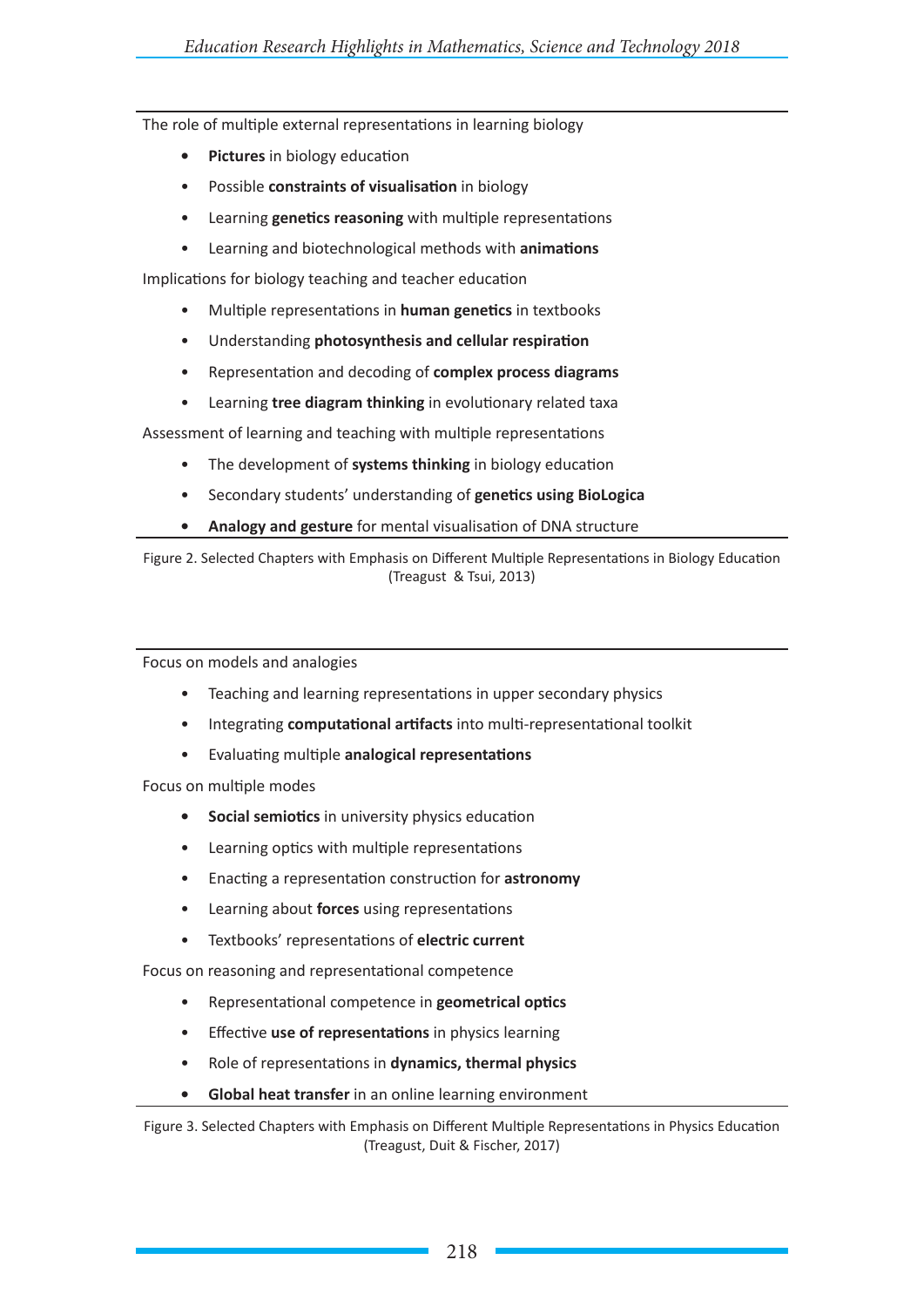# **Learning Science with multiple representations**

Research from these three volumes and other publications (for example, Eilam & Poyas, 2010) has shown that effective use of different modes and multiple representations can

- improve students' understanding of science conceptual knowledge
- enhance students' problem-solving skills
- reduce difficulties in understanding the links between different representations
- lead to less fragmented knowledge and more coherent understanding and
- increase students' enjoyment of learning science.

When students do not master the ideas within the different representational modes and levels, their learning opportunities are reduced. For example, when students do not recognise the reasons for using a ball and stick or space filling models to explain particular molecular phenomena, they misunderstand the reason for using these different models in learning. Similarly, they do not connect the macro level laboratory work to explanations of observed chemical phenomena at the submicro level and represent chemical reactions with symbols. Indeed, the goal of teaching should be to move mentally between the three levels of representations with a high level of understanding why this is taking palace. It is also likely that not fully understanding the different representational modes and levels can lead to the development of alternative conceptions (Adadan, 2013; Kohl & Finkelstein, 2017).

Science teachers frequently make well-meaning assumptions about students' ability to use and understand the different modes and representations and how they function. However, when students have difficulties understanding and integrating different modes and levels of representation, this can give rise to ineffective learning. One way to address this situation is to overtly emphasize the functions of these different representations. Faced with several representation of the same concept, students with a limited understanding tend to focus on surface features of a representation to prevent being overloaded with information (Sweller, 2005). Often students prefer to use only one or two representations. This situation was demonstrated in the work by Kuo et al. (2017) when first year university non-major physics students were taught optics phenomena with representations of descriptions of the phenomena using words, drawings, equations and graphs; they tended to refer to only two representations in tasks despite being asked to use words, drawings, equations and graphs.

# **Learning the human respiratory system with multiple representations**

As noted above, multiple presentations are ubiquitous in science and how the teacher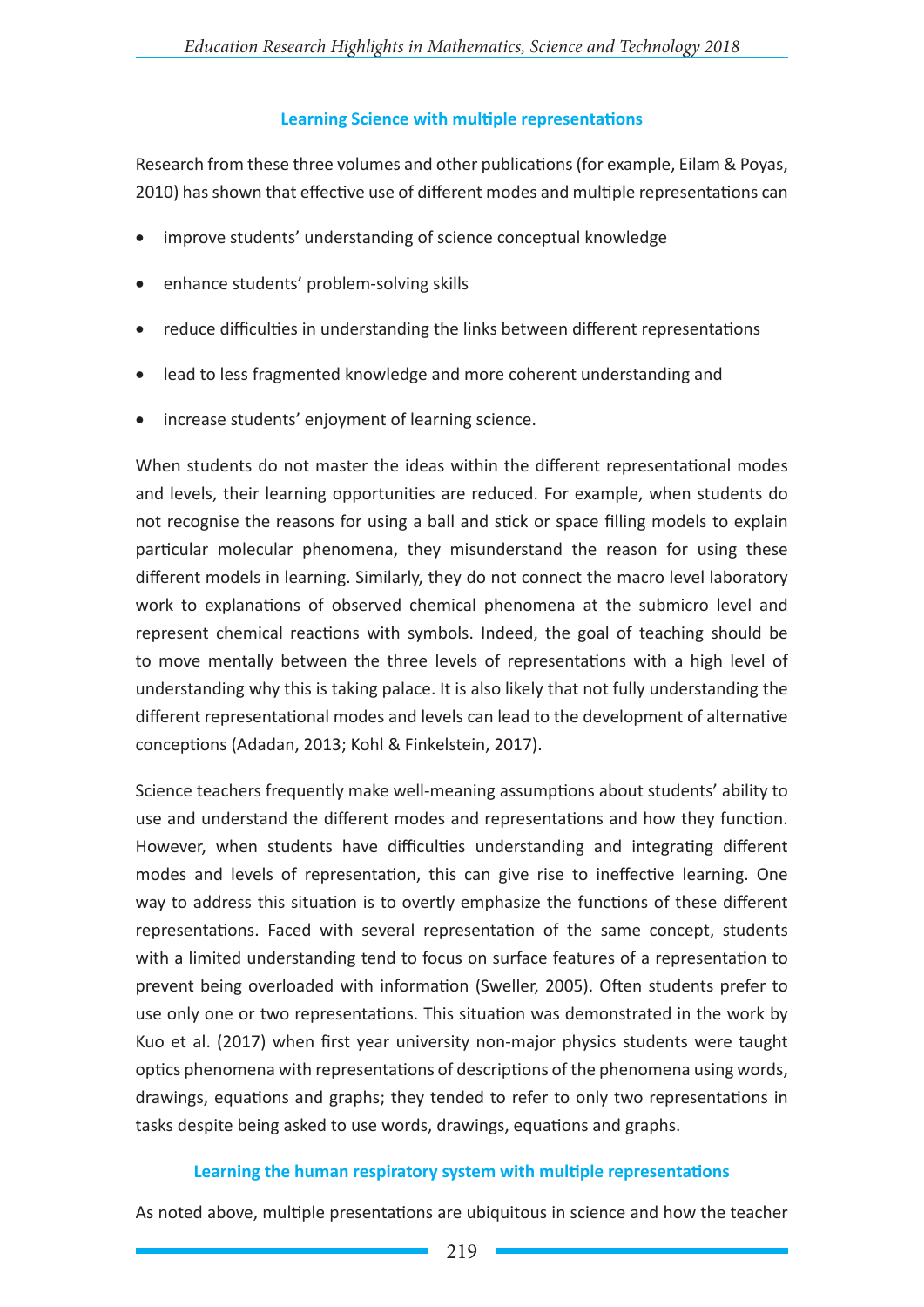and his or her students attend to the different representations in their learning can have vastly different outcomes. I illustrate these different outcomes by referring to a study conducted by Won, Yoon and Treagust (2014) that examined the roles of representations contributing to students' conceptual understanding of the human respiratory system.

The research took place in a Year 11 Human Biology class taught by an experienced biology teacher at a private girl's school in Australia. Students in Year 11, the penultimate year of secondary school, are 16-17 years old. The lessons on the topic of the human respiratory system took place over four class hours, during which time the teacher taught the subtopic of the human breathing mechanism using the different representations of a bell-jar model-which is a simple analogical model for the lungs and human thorax, textbook diagrams, written text and verbal explanations.

In addition to the classroom observations, the researchers interviewed students in pairs, audio recorded and transcribed the interviews, and compared and checked all data. The authors used a deductive-inductive data mining approach to identify students' learning strategies and understanding of the underlying concepts. Students also completed items on the breathing mechanism from a two-tier diagnostic test previously developed by Mann and Treagust (1988). An example of a diagnostic test item is shown in Figure 4.

Each lung is a large hollow sack that is like a balloon that expands and contracts to get air into and out of the lung

A. True B. False

The reason for my answer is:

- There is a model that shows the lungs as two balloons in a cavity. The balloons expand to let air into them and get smaller to push air out of them.
- The lungs are composed of lots of little sacks and the air entering them makes them expand.
- The lungs are made up of a lot of tiny sacks and the lungs expand and contract as the thoracic (chest) cavity changes its volume.
- The lungs are two hollow bags and their volume changes because the diaphragm pushes and pulls on them.

Other reason

Figure 4. Diagnostic Test Item on the Human Breathing Mechanism from Mann and Treagust (1988)

In this research, we adapted Ainsworth's framework to analyse the pedagogical functions of different representations used by students to explain their understanding of the human respiratory system, namely, to determine how different representations complemented information and cognitive processes, or constrained the interpretation/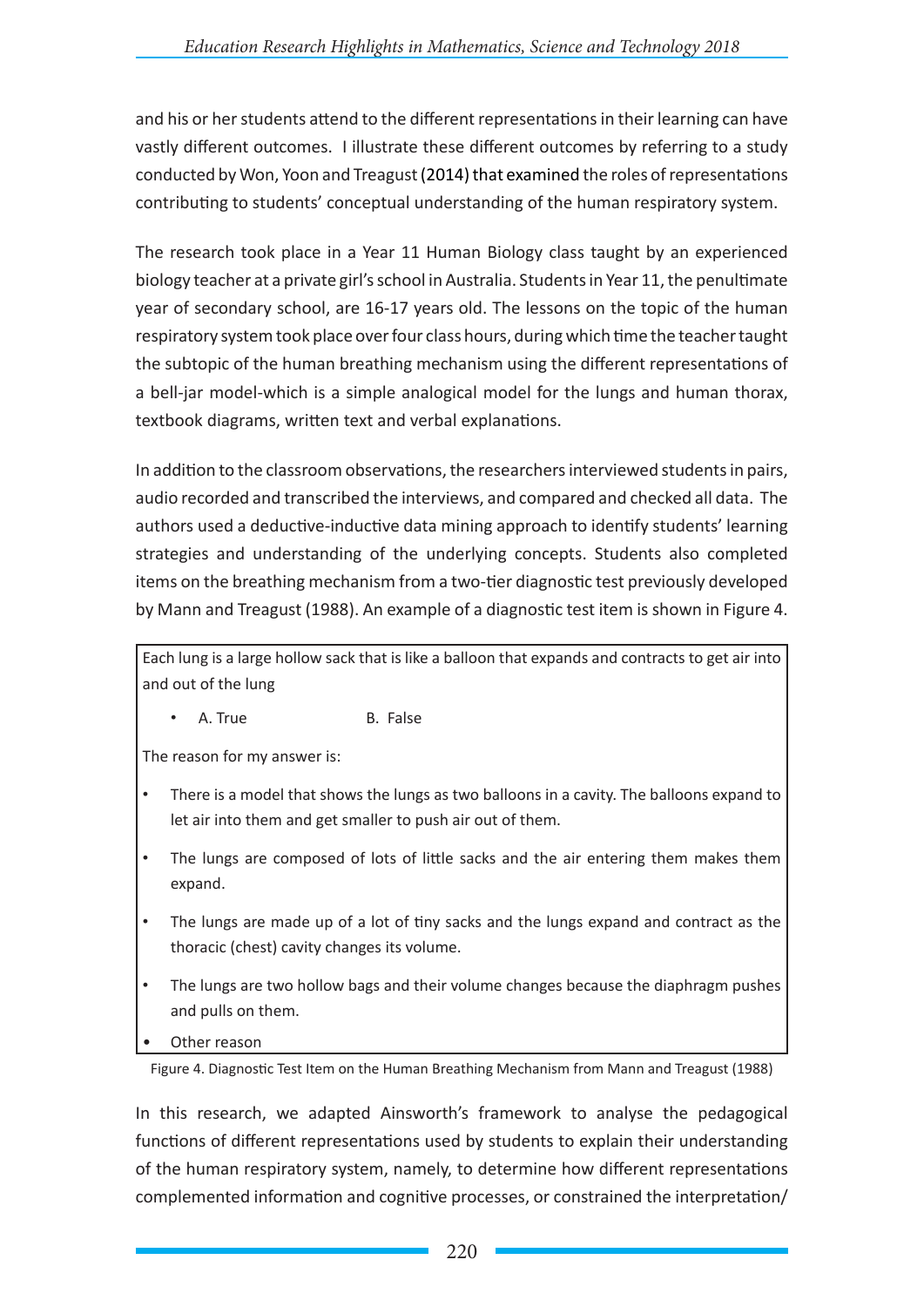misinterpretation of phenomena, or evaluated their learning showing a deeper understanding and reasoning.

In the research paper by Won et al. (2014), three distinct ways were identified in which students used four multiple representations (model, diagram, text, and verbal explanation) to build their concept of the human breathing mechanism. One group of students showed a critical understanding of the nature of each of the representations and developed a coherent, scientific explanation. In such cases, the model of the belljar and the lung diagram in the textbook were used by students in a complementary manner, representing different aspects of a concept. Further, students with this level of understanding were able to recognise the limitations of the model in relation to the explanation in the textbook.

 Another group of students developed mostly correct explanations but had an incomplete understanding of the different representations. These students were able to explain the concept using one representation but they demonstrated some minor problems in interpreting another representation (the lung diagram) or in transferring their interpretation of one representation (the bell-jar model) for another (the lung diagram). Students with this understanding, the verbal text constrained their interpretation of the model.

A third group of students searched for a one-to-one correspondence between one representation (the bell-jar model) and another (the lung diagram), resulting in incorrect explanations. While understanding the analogous nature of the bell-jar model, they did so without critical evaluating the different representations and did not consider the limitations of the model or the differences between the two representations. Further in the diagnostic test, they displayed naïve conceptions that their teacher in his oral presentation to the whole class explicitly described and warned them about.

This study provided clear evidence about the different approaches that students used to interpret multiple representations for learning about the human breathing mechanism. An analysis of these different approaches can be used by teachers and students to help learning outcomes with multiple representations.

# **Summary**

Multiple representations are ubiquitous in science education teaching and learning. For example, science textbooks often show more than one representation on a single page. A textbook having text adjacent to one or more representations as photographs, drawings, diagrams, models, charts, tables, or equations is common, almost the norm. The reader needs to be able to make sense and analyse why, say, a paragraph about increased heart rate during exercise also has a heart rate - time graph and a picture of a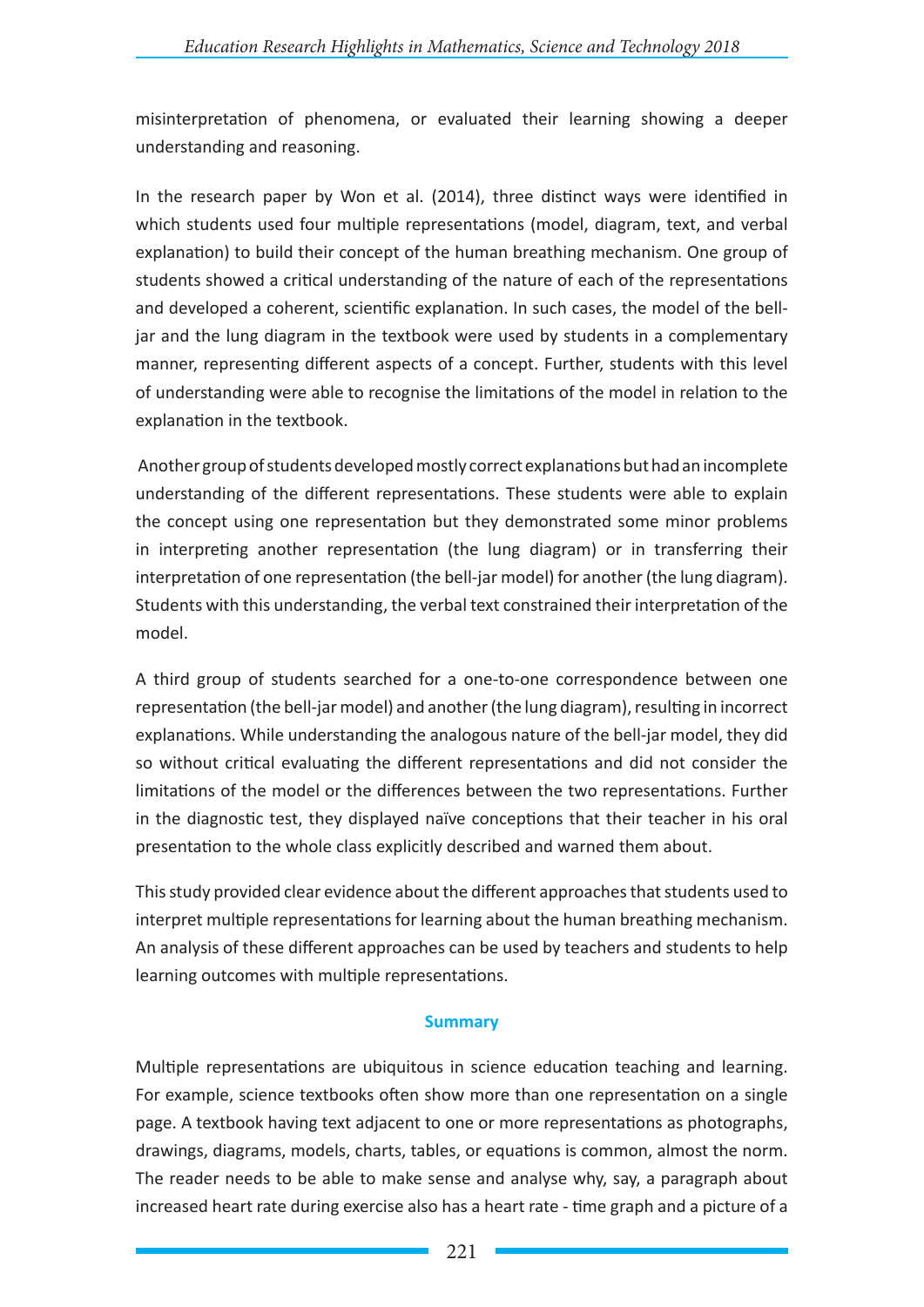track athlete. The graph can provide information complementary to the text and provide deeper understanding of the concept or it could constrain the meaning of the text. The photograph of the athlete is likely to provide the context and/or is intended to be motivational. To learn science concepts with these different representations, students need to analyse them in order to make judgements about their utility in helping make scientific explanations. To increase students' interest in science, teachers and curriculum specialists provide experiments or demonstrations as well animations and simulations. In every case, without appreciating the vantage point of the different representations, a full understanding of science may not be possible and learning opportunities may be reduced.

### **References**

- Adadan, E. (2013). Using multiple representations to promote grade 11 students' scientific understanding of the particle theory of matter. *Research in Science Education, 43*(3), 1079-1105.
- Ainsworth, S. E. (2006). DeFT: A conceptual framework for considering learning with multiple representations. *Learning and Instruction, 16,* 183-198.
- Eilam, B. & Poyas, Y. (2010). External visual representations in science learning: The case of relations among system components. *International Journal of Science Education, 32*(17), 2335-2366.
- Gilbert, J. K. & Treagust, D. F. (Eds.). (2009). *Multiple representations in chemical education*. Springer.
- Johnstone, A. H. (1993). The development of chemistry teaching. *Journal of Chemical Education, 70*(9), 701-704.
- Kohl, P. B. & Finkelstein, N. (2017). Understanding and promoting effective use of representations in physics learning. In Treagust, D. F., Duit, R. & Fischer, H E. (Eds.). *Multiple representation in physics education* (pp. 231-254). Springer.
- Mann, M., &Treagust, D. F. (1998). A pencil and paper instrument to diagnose students' conceptions of breathing, gas exchange and respiration. *Australian Science Teachers' Journal, 44*(2), 55-59.
- Opfermann, Schmeck and Fischer (2017). Multiple representations in physics and science education – why should we use them? In Treagust, D. F., Duit, R. & Fischer, H E. (Eds.). *Multiple representation in physics education* (pp. 1-22). Springer.
- Treagust, D, F &, Tsui, C-Y. (Eds.). (2013). *Multiple representations in biological education*. Springer.